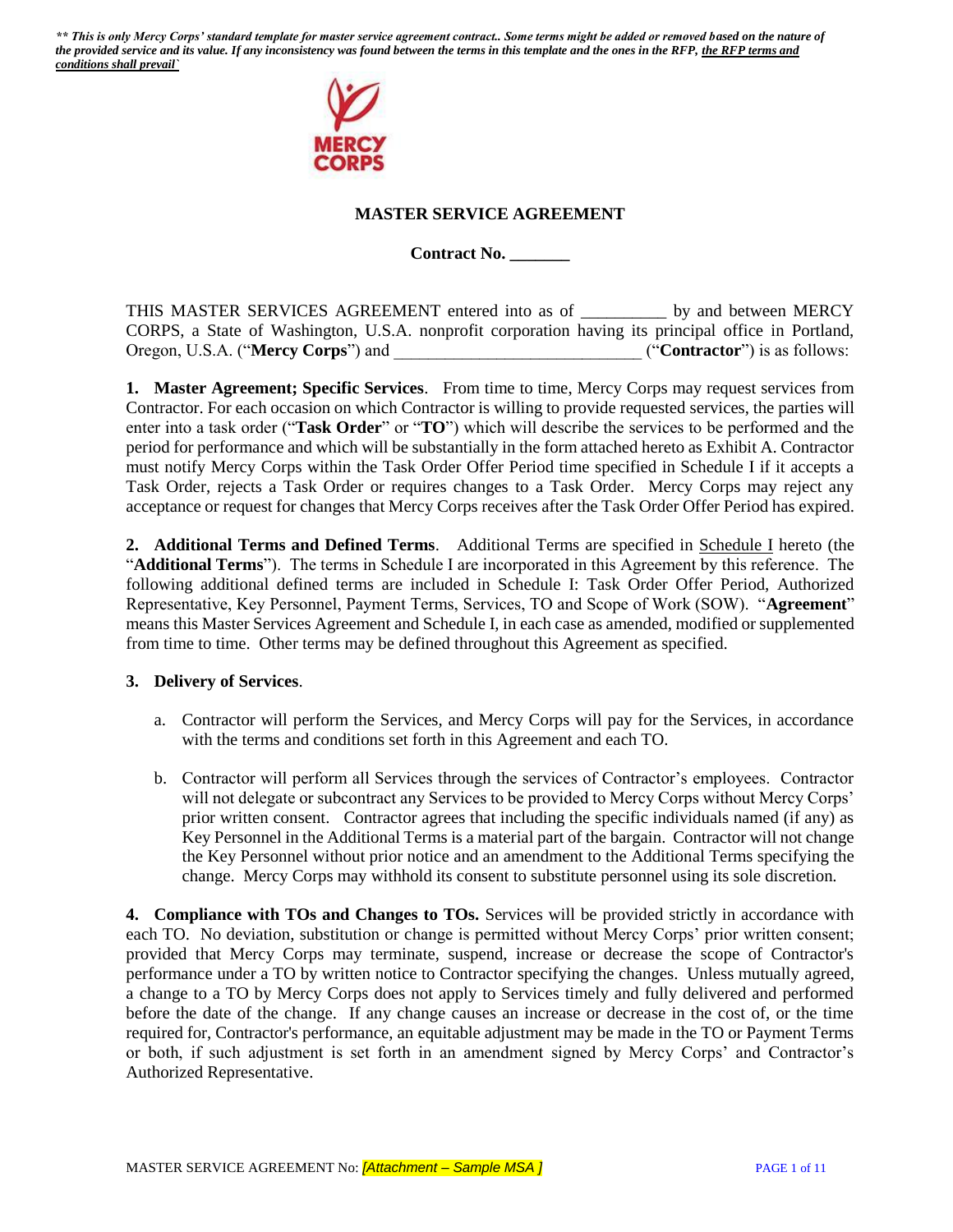

**5. Non-Exclusivity.** This Agreement is not intended to create an exclusive relationship between the parties. Unless the Additional Terms specify a minimum purchase of services, Mercy Corps is not obligated to issue any Task Order to Contractor. If the Additional Terms specify a minimum purchase of services, Mercy Corps shall be obligated only to issue a TO(s) for the minimum purchase amount.

#### **6. Invoicing and Payment**.

- a. Contractor will submit invoices to Mercy Corps in accordance with the invoicing schedule and invoicing delivery terms set forth in the Additional Terms. Each invoice will include (i) the Contract Number and TO number; (ii) Contractor's name and address; (iii) a description of the Services performed, (iv) the dates such Services were performed, (v), if applicable per the Additional Terms, an itemization of the specified increments of time worked, (vi), if applicable per the Additional Terms, properly reimbursable expenses (if any) incurred along with receipts for such expenses; and (vii) such other information as Mercy Corps may reasonably request. Invoices will only be deemed received on the date they are delivered to Mercy Corps' Authorized Representative pursuant to the Payment Terms. If Mercy Corps determines that Services that are the subject of an invoice have not been performed in accordance with the Additional Terms, Mercy Corps may dispute the invoice by sending Contractor notice of such dispute after Mercy Corps receipt of the invoice. Such notice shall clearly state the specific Services disputed, and Mercy Corps' reason for disputing the performance of the Services. If both parties accept the dispute of the invoice, they shall agree in writing as to the steps required of Contractor to ensure that the performance of the disputed Services is subsequently completed in accordance with the Additional Terms, and the time required of Contractor to complete the Services
- b. Except as otherwise provided in the Additional Terms, Mercy Corps will pay each invoice (or adjusted invoice if the subject of dispute) in accordance with the Payment Terms within 30 days after the later of (i) receipt of the invoice or (ii) resolution of the items set forth in the notice of disputed charges.
- c. Mercy Corps may off-set any amount it owes Contractor against any amount Contractor owes Mercy Corps.

#### **7. Taxes, Duties and Expenses**.

- a. Except as otherwise provided in the Additional Terms, Contractor is responsible for all expenses incurred by it in performing under this Agreement and all taxes, duties and other governmental charges with respect to the provision of Services. If the law requires Mercy Corps to withhold taxes from payments to Contractor, Mercy Corps may withhold those taxes and pay them to the appropriate taxing authority. Mercy Corps will deliver to Contractor an official receipt for such taxes. Mercy Corps will use reasonable efforts to minimize any taxes withheld to the extent allowed by law.
- b. In the event the Additional Terms do allow for reimbursement of Contractor expenses, such expenses must be listed as acceptable expenses in the Additional Terms or the Task Order and fully documented with receipts and any other documentation reasonably necessary for Mercy Corps to determine the costs were reasonable and properly incurred.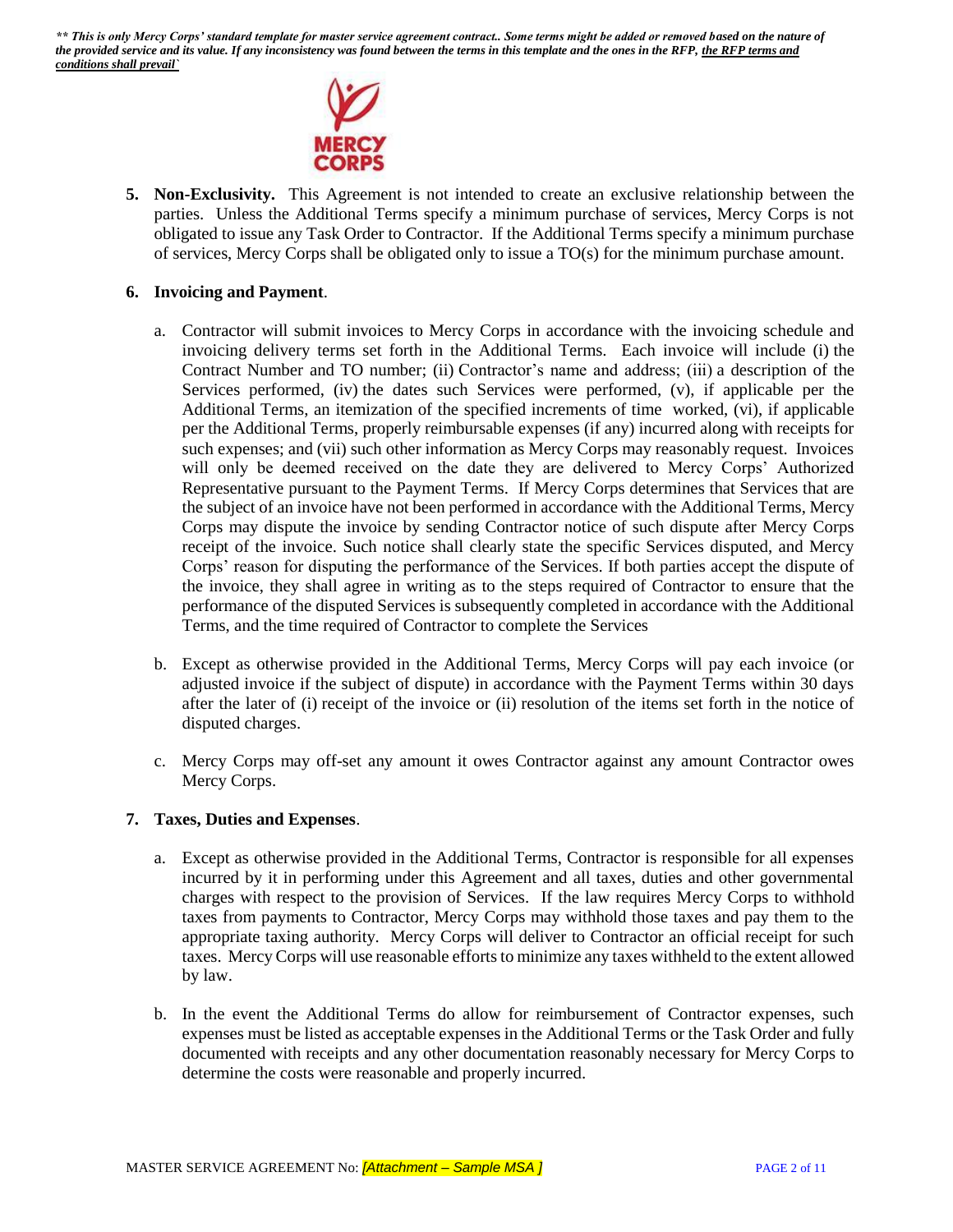

- **8. Representations, Warranties and Additional Covenants**. Contractor represents and warrants to Mercy Corps and covenants with Mercy Corps as follows.
	- a. Contractor has full rights and authority to enter into and perform its obligations under this Agreement. Contractor's performance will not violate any agreement or obligation between Contractor and any third party.
	- b. Contractor has the requisite skills to perform the Services in accordance with this Agreement.
	- c. Contractor possesses all governmental and other certifications and licenses necessary to perform the Services in accordance with this Agreement. Performance by Contractor of its obligations under this Agreement will not infringe on any patent, copyright, trademark, trade secret or other proprietary right of any third party.
	- d. Contractor will comply with all applicable law, regulations and rules in the performance of its obligations under this Agreement.
	- e. Contractor has not, and will not, engage in transactions with, or provide resources or support to, individuals and organizations associated with terrorism, including those individuals or entities that appear on the Specially Designated Nationals and Blocked Persons List maintained by the U.S. Treasury (http://www.treasury.gov/resource-center/sanctions/SDN-List/Pages/default.aspx) or the United Nations Security designation list [\(http://www.un.org/sc/committees/1267/aq\\_sanctions\\_list.shtml\)](http://www.un.org/sc/committees/1267/aq_sanctions_list.shtml).
	- f. Contractor will comply with and train its employees in all applicable laws against bribery, corruption, inaccurate books and records, inadequate internal controls and money-laundering, including the U.S. Foreign Corrupt Practices Act and the UK Bribery Act. Contractor has not and will not offer or give any employee, agent, or representative of Mercy Corps anything of value to secure any business from Mercy Corps or influence such person to alter the terms, conditions, or performance of any contract with or purchase order from Mercy Corps, including but not limited to this Agreement.
	- g. Contractor, including its owners or employees, does not own, directly or indirectly, any other company that was competing for award of this Agreement or any TO. Contractor did not seek or obtain confidential information related to the award of this Agreement or any TO from any Mercy Corps employee, agent or representative. Contractor did not collude or conspire with any other individual or entity to limit competition for the award of this Agreement or any TO, to set prices being offered or in any other way to interfere with free and open competition.
	- h. Contractor is not owned in whole or in part, directly or indirectly, by any immediate or extended family member of any Mercy Corps employee, agent or representative, or, if so owned, Contractor fully disclosed such relationship and any potential conflict of interest has been waived, in writing, by Mercy Corps.
	- i. Contractor has not engaged in, and will not engage in, any of the following conduct: (A) trafficking in persons (as defined in the Protocol to Prevent, Suppress, and Punish Trafficking in Persons,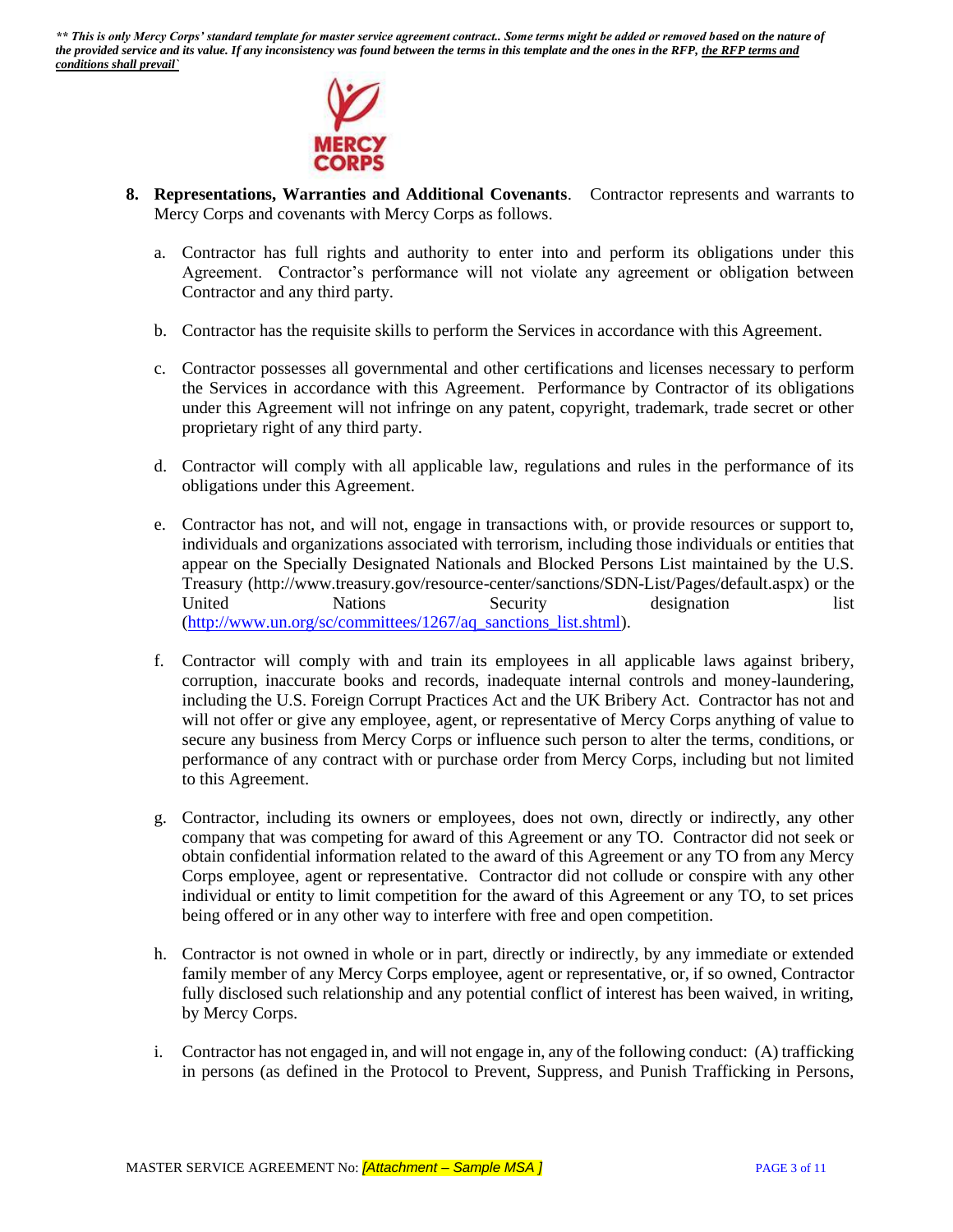

especially Women and Children, supplementing the UN Convention against Transnational Organized Crime); (B) procuring a commercial sex act; or (C) using forced labor.

j. Contractor is not the subject or any governmental or donor investigation and has not been debarred or suspended by any government, governmental agency or donor.

**9. Independent Contractor**. The parties intend to be independent contractors. Contractor will be solely responsible for and have control over the means, methods, techniques, personnel and procedures for performing the Services. Neither party will be deemed an agent or partner of the other party.

### **10. Work Product and Intellectual Property Rights**.

- a. "Work Product" means any and all (1) intellectual property, intellectual property rights, materials, tangible personal property and other work product that Contractor creates (or has created), alone or jointly with one or more other persons, (a) that relates to any TO, (b) that results from or arises out of any services performed by Contractor for Mercy Corps, (c) for which Contractor used equipment, supplies, facilities or trade secret information of Mercy Corps in creating such work product, or (d) that is derived or otherwise created from any intellectual property, intellectual property rights, materials, tangible personal property, or other assets of Mercy Corps; and (2) materials that contain, embody, disclose, reflect, or refer to any of the foregoing.
- b. Mercy Corps will be the sole owner of all Work Product. To the extent allowed by applicable law, all Work Product that consists of subject matter of U.S. or any other country's copyright laws will constitute "works made for hire" under applicable copyright laws. Contractor will not provide Work Product to any person other than employees or agents of Mercy Corps. Contractor will hold all Work Product in trust for Mercy Corps. All Work Product will be deemed to be Confidential Information of Mercy Corps and subject to the provisions of Section 10.
- c. Contractor will promptly disclose in writing to Mercy Corps all Work Product that Contractor creates, alone or jointly with others, in the performance of its obligations under this Agreement.
- d. Contractor hereby irrevocably assigns and transfers to Mercy Corps (i) all rights, title and interest in all Work Product, (ii) all related rights and remedies, and (iii) all claims (for damages or otherwise) and causes of action with respect to any Work Product.
- e. Contractor hereby irrevocably waives and agrees never to assert any Moral Rights that may exist anywhere in the world in or with respect to any Work Product, including claims for damages and other remedies. "Moral Rights" means any and all right to claim authorship to or to object to any distortion, mutilation or other modification or other derogatory action in relation to a work, whether or not such action would be prejudicial to the author's reputation, and any similar right, existing under common or statutory law of any country in the world or under any treaty, regardless of whether or not such right is denominated or generally referred to as a "*moral right*".

**11. Confidentiality**. Contractor will maintain, and cause each of its employees and others it involves in performing its obligations under this Agreement to maintain, the confidentiality of: (i) any information Mercy Corps provides to Contractor that Mercy Corps identifies as confidential; (ii) the terms and conditions of this Agreement (including all Statements of Services); and (iii) nonpublic information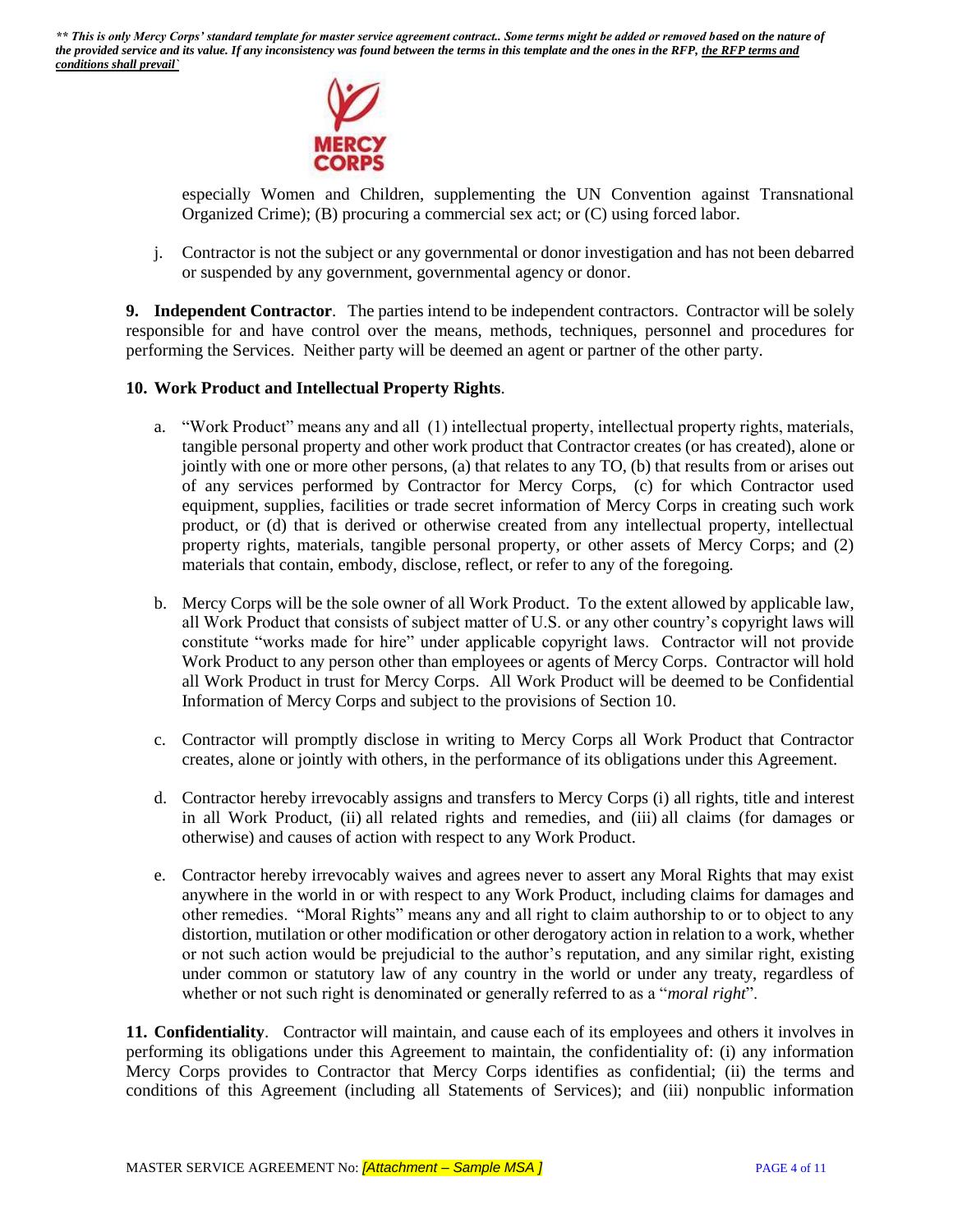

regarding Mercy Corps' policies and practices. Upon Mercy Corps' request, Contractor will return to Mercy Corps all confidential information provided by Mercy Corps to Contractor.

**12. Indemnification**. Contractor will indemnify Mercy Corps and each of its officers, directors, employees, representatives and agents (each, an "Indemnitee"), and hold them harmless from, any and all losses, claims, damages, liabilities, any government or donor investigations, fines or penalties and related expenses (including incidental and consequential damages and reasonable attorneys' fees, whether incurred at the investigative, trial or appellate level or otherwise) incurred by any Indemnitee or asserted against any Indemnitee by any third party or by Contractor arising out of, in connection with, or as a result of this Agreement, any failure by Contractor to fully perform its obligations under this Agreement or any breach by Contractor of any of its representations and warranties under this Agreement, provided that such indemnity will not, as to any Indemnitee, be available to the extent that such losses, claims, damages, liabilities or related expenses resulted from the gross negligence or willful misconduct of such Indemnitee.

#### **13. Termination and Remedies.**

- a. Provided no TO is outstanding and remains to be performed by either party, this Agreement may be terminated by either party upon 30 days prior written notice to the other party.
- b. Any TO may be terminated under the following circumstances:
	- i. by both Parties on mutual written agreement of the Parties;
	- ii. by either Party for its convenience with written notice and after the Termination Notice Period specified in the Additional Terms has expired;
	- iii. by Mercy Corps immediately upon written notice in the event Mercy Corps' donor(s) terminates or withdraws funding that Mercy Corps would use to pay Contractor under the Additional Terms;
	- iv. by either Party due to the non-terminating Party's breach of this Agreement and failure to correct such breach within 15 days prior notice of such breach;
	- v. be either Party upon written notice if a force majeure event, including any not reasonably foreseeable war, insurrection, change in law or government action or inaction, strike, natural disaster or similar event, prevents the terminating Party from being able to fulfill its obligations under this Agreement; or
	- vi. by Mercy Corps immediately upon written notice if Mercy Corps using its sole discretion determines that Contractor has or will breach any of its warranties, covenants or representations in this Agreement, in which case Mercy Corps may withhold any and all amounts owed to Contractor until such breach is remedied.

In the event of termination due to Contractor's breach or by Contractor for Contractor's convenience, Mercy Corps will not be obligated to pay Contractor for any partially completed work. In the event termination is due to Mercy Corps' breach, by Mercy Corps for Mercy Corps convenience, due to force majeure event, or due to loss of funding, Mercy Corps will be obligated to pay Contractor for its reasonable, pro-rated costs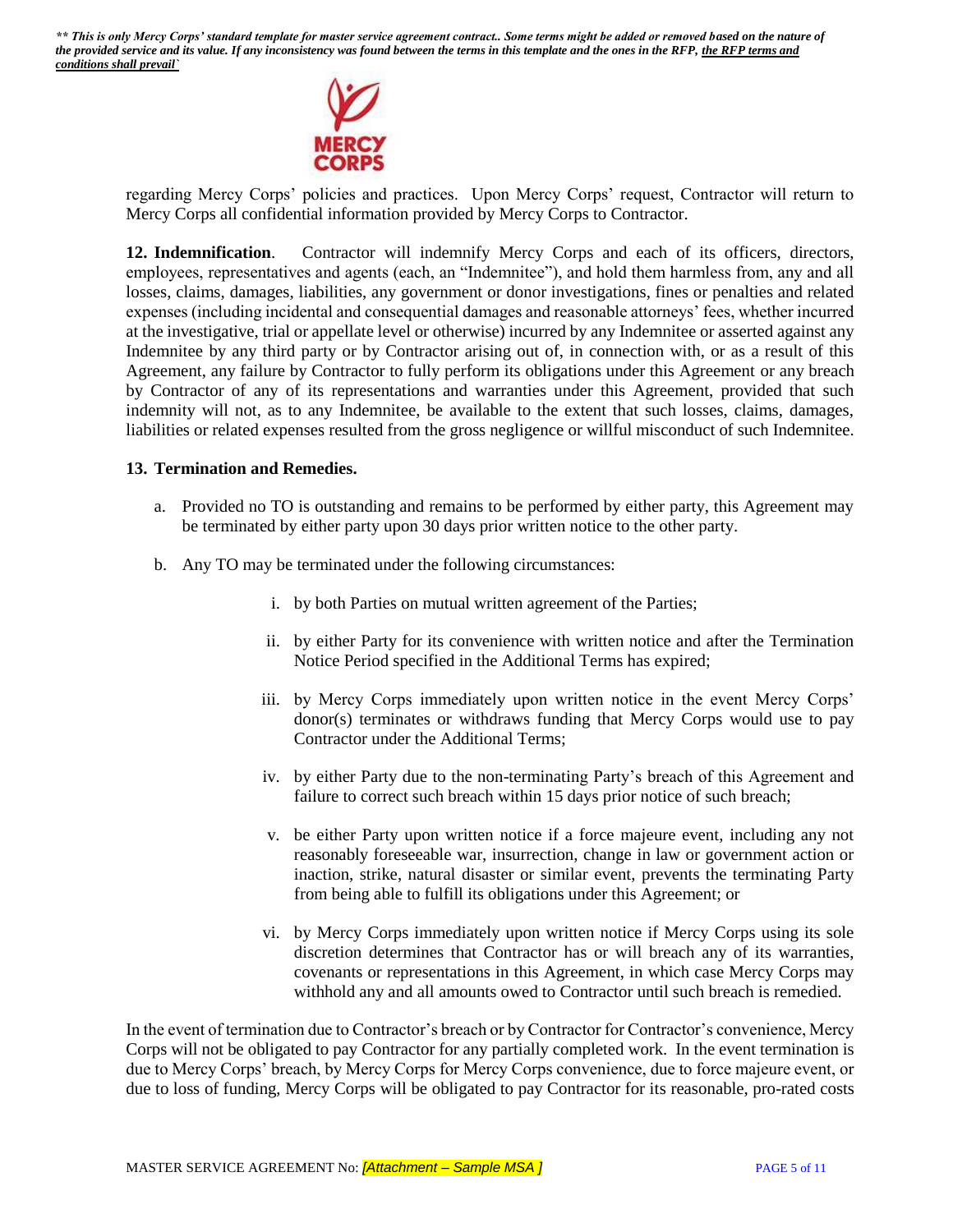

of work completed and expenses properly incurred prior to termination. However, Mercy Corps will not be responsible for any expenses incurred in anticipation of termination or suspension.

If Mercy Corps determines that Contractor has or will breach any of its warranties, covenants or representations in this Agreement, Mercy Corps may, in addition to any other remedies for such breach available at law or in equity, terminate this Agreement.

**Dispute Resolution**. Any unresolved dispute or claims will be settled by arbitration administered by the International Centre for Dispute Resolution in accordance with its International Arbitration Rules. The number of arbitrators will be one. The place of arbitration will be Portland, Oregon. The language of the arbitration will be English.

**14. Access to Books and Records**. Mercy Corps, its donors (including, if applicable, USAID, and the Comptroller General of the United States) and any of their respective representatives will have access to any books, documents, papers and records of Contractor that are directly pertinent to this Agreement for the purpose of making audits, examinations, excerpts and transcriptions for a period of seven years following the completion of the final TO issued by Mercy Corps under this MSA.

**15. Additional Donor Terms and Conditions**. The Donor Terms (if any) are incorporated in this Agreement by reference and are fully binding on Contractor and Mercy Corps. In the event of a conflict between the Donor Terms and any other provision of this Agreement (including any Additional Terms of TO) or any other document between Contractor and Mercy Corps, the Donor Terms will prevail.

### **16. Miscellaneous**.

- a. This Agreement and the rights and obligations of the parties hereto will be governed by and construed in accordance with the laws of the State of Oregon (exclusive of the United Nations Convention on Contracts for the International Sale of Goods), without regard to the conflict of laws provisions thereof.
- b. No right or obligation under this Agreement (including the right to receive monies due) will be assigned without the prior written consent of Mercy Corps. Any assignment without such consent will be void. Mercy Corps may assign its rights under this Agreement.
- c. All notices provided for herein will be in writing and will be delivered by hand or overnight courier service, email or fax in accordance with each party's contact information set forth on the Additional Terms. Notices will be deemed to have been given when received, provided that notices sent by email or fax will be deemed received when sent (except that, if not sent during normal business hours for the recipient, will be deemed received at the opening of business on the next business day for the recipient).
- d. Time is of the essence of each and every obligation of Contractor under this Agreement.
- e. If any provision of this Agreement is prohibited by or invalid under applicable law, such provision will be ineffective only to the extent of such prohibition or invalidity without invalidating the remainder of such provision or any remaining provisions of this Agreement.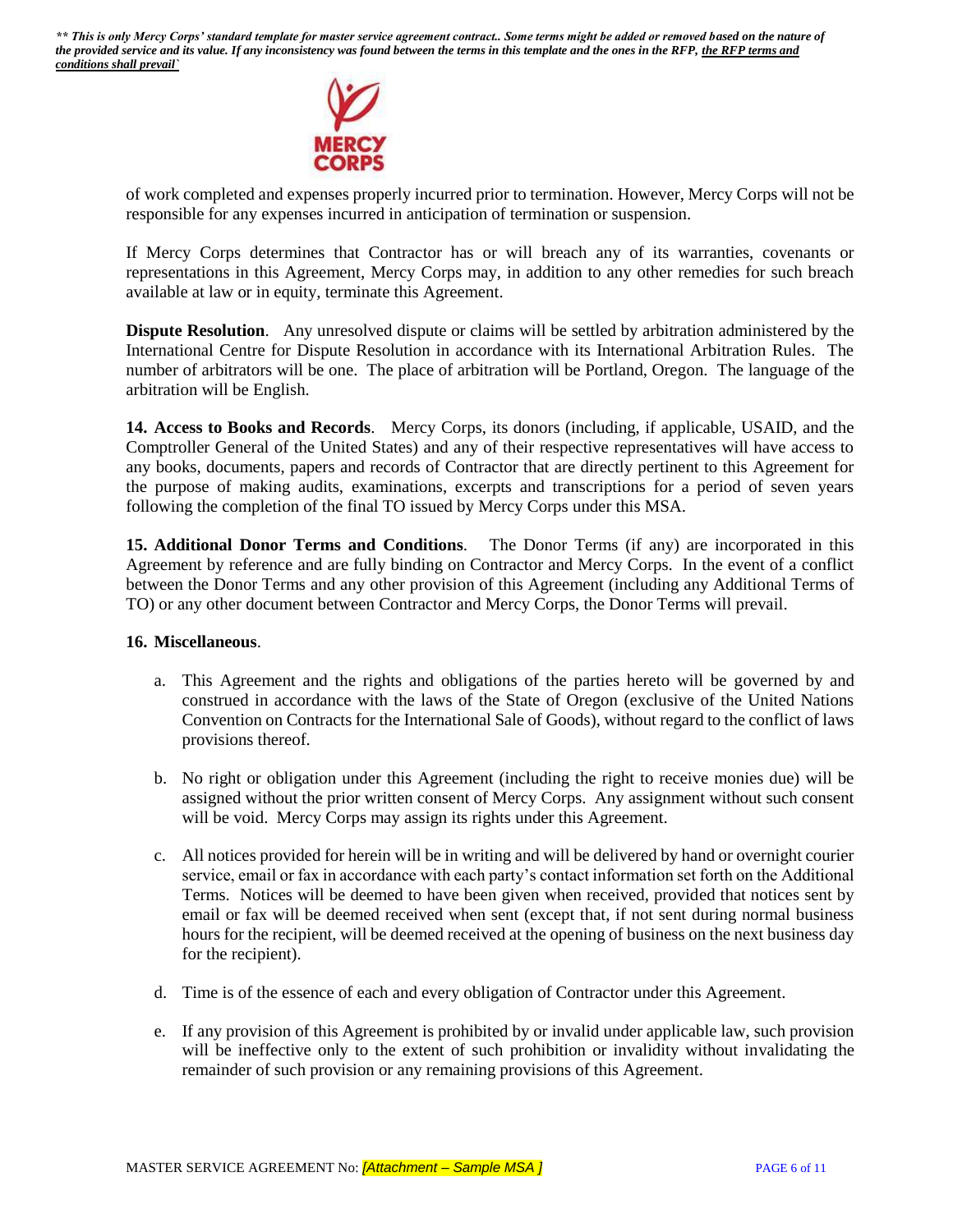

- f. Except as otherwise provided above, this Agreement may be amended or modified only by a written document signed by both parties. This Agreement constitutes the entire contract between the parties relating to the subject matter hereof and supersedes any and all previous agreements and understandings, oral or written, relating to the subject matter hereof.
- g. No failure on the part of Mercy Corps to exercise, and no delay in exercising, any right, power, privilege or remedy under this Agreement will operate as a waiver thereof; nor will any single or partial exercise of any such right, power, privilege or remedy preclude any other or further exercise thereof or the exercise of any other right, power, privilege or remedy. The rights and remedies under this Agreement are cumulative and not exclusive of any rights, powers, privileges and remedies that may otherwise be available to Mercy Corps.
- h. The warranty, representations, dispute resolution, confidentiality and indemnification provisions of this Agreement will survive the termination, cancellation of expiration of this Agreement.
- i. In the event that there is a conflict in term between this Master Services Agreement and any TO, the terms in the Master Services Agreement shall prevail unless the changed terms in the TO specifically state the section of the Master Services Agreement or Additional Terms that the TO is changing, in which case the new terms in the TO shall prevail only as to that TO.

IN WITNESS WHEREOF, this Master Services Agreement has been duly executed as of the date first written above.

\_\_\_\_\_\_\_\_\_\_\_\_\_\_\_\_\_\_\_\_\_\_\_\_\_\_\_\_\_\_\_\_

### **MERCY CORPS**

| By:    | $\rm\,By:$<br><u> 1989 - Andrea Andrew Maria (h. 1989).</u>                                                                                                                                                                    |
|--------|--------------------------------------------------------------------------------------------------------------------------------------------------------------------------------------------------------------------------------|
| Name:  | Name: Name and the state of the state of the state of the state of the state of the state of the state of the state of the state of the state of the state of the state of the state of the state of the state of the state of |
| Title: | Title:                                                                                                                                                                                                                         |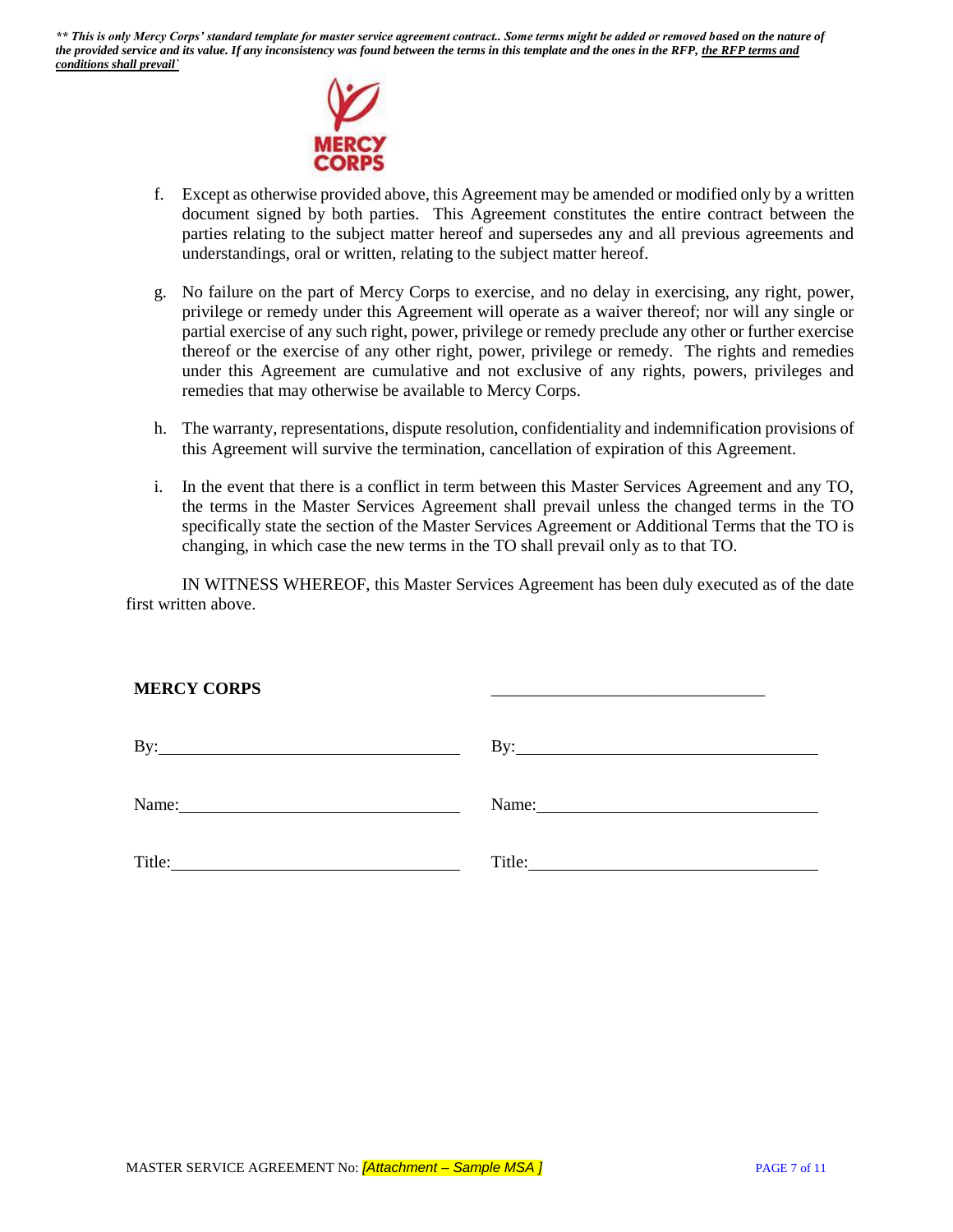

# **SCHEDULE I**

## **ADDITIONAL TERMS**

**1. Term:** This Agreement shall have an effective date of XXX and, unless earlier terminated in accordance with Section 13, an expiration date of XXX *[1 year]*.

### **2. Offer Period:** [xxx] business days ("**Task Order Offer Period**").

**3. Services:** In accordance with the terms of the Agreement, Contractor agrees to perform the following services in the following manner.

- a. Background:
- b. Scope of Work:

The term "**Services**" means all services, including delivery of all deliverables, described in all Task Orders**.** 

#### **4. Pricing:**

**5. Invoicing & Payment Terms:** Contractor will submit an Invoice in accordance with pricing as specified in the Agreement. Mercy Corps will make payment to Contractor for all sums not in dispute within 30 days of receipt of Contractor's invoice(s) (the "**Payment Terms**").

#### **6. Key Personnel:**

#### **7. Reimbursable Expenses:**

### **8. Authorized Representatives and Contact Information:**

a. **Mercy Corps:** Only the following Mercy Corps employees are authorized to agree to any amendment of the Agreement, a new Task Order or an amendment to a Task Order:

| Attn:  |  |  |
|--------|--|--|
| Fax:   |  |  |
| Email: |  |  |

\_\_\_\_\_\_\_\_\_\_\_\_\_\_\_\_\_\_ \_\_\_\_\_\_\_\_\_\_\_\_\_\_\_\_\_\_ \_\_\_\_\_\_\_\_\_\_\_\_\_\_\_\_\_\_

\_\_\_\_\_\_\_\_\_\_\_\_\_\_\_\_\_\_

Only the following Mercy Corps employees are authorized to receive invoices, accept or reject Services or sign SCRs.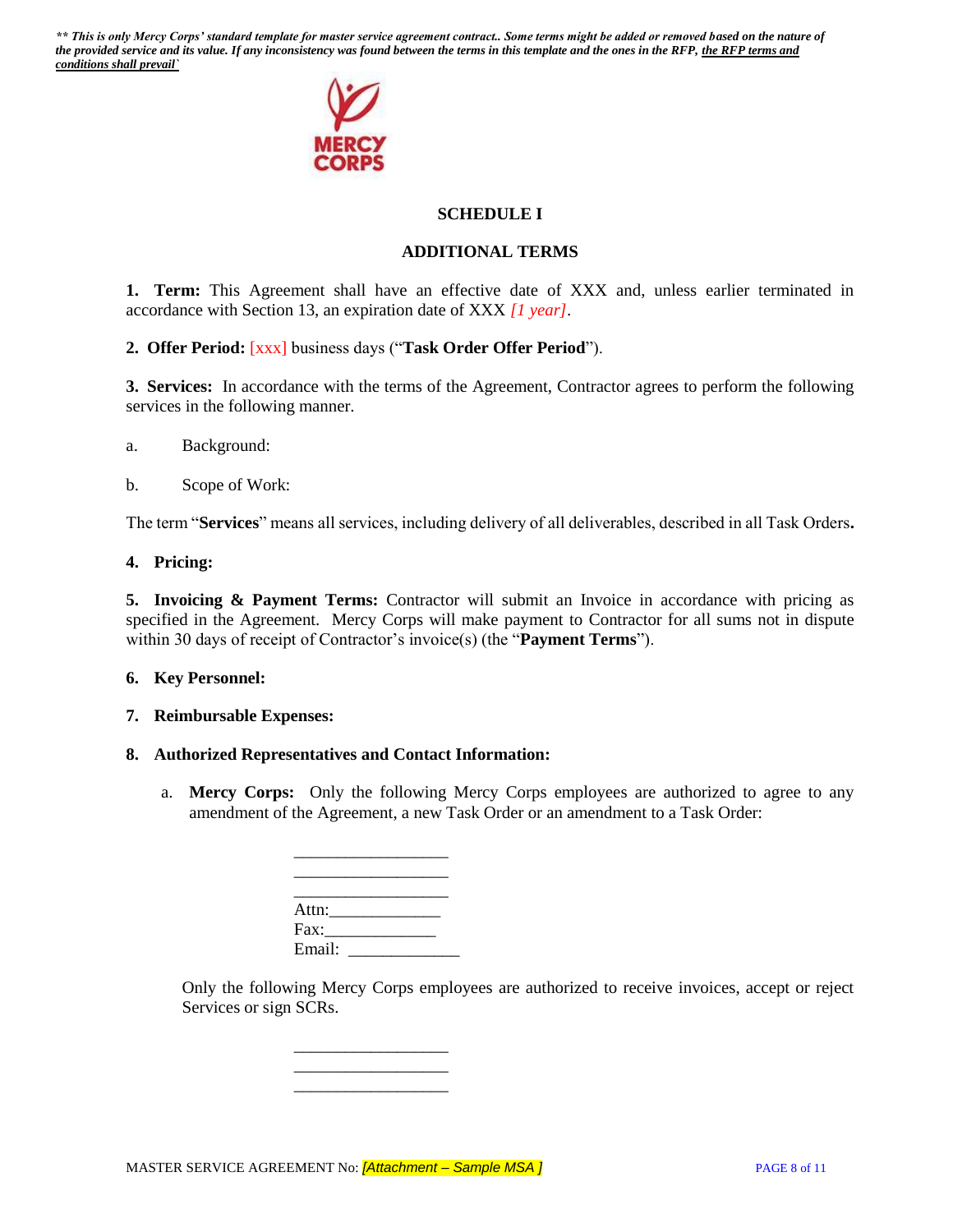| <b>MERC</b><br><b>CORPS</b> |  |
|-----------------------------|--|
| Attn:                       |  |
| Fax:                        |  |
| Email:                      |  |

b. **Contractor:** Contractor's authorized representative for all purposes is:

| Attn:  |  |  |
|--------|--|--|
| Fax:   |  |  |
| Email: |  |  |

# **9. Termination for Convenience Notice Period**: \_\_\_\_\_\_\_\_\_\_\_ (the **"Termination Notice Period").**

**10. Donor Terms**: The Donor Terms set forth in Schedule II to the Agreement are hereby incorporated in the Agreement by reference*].*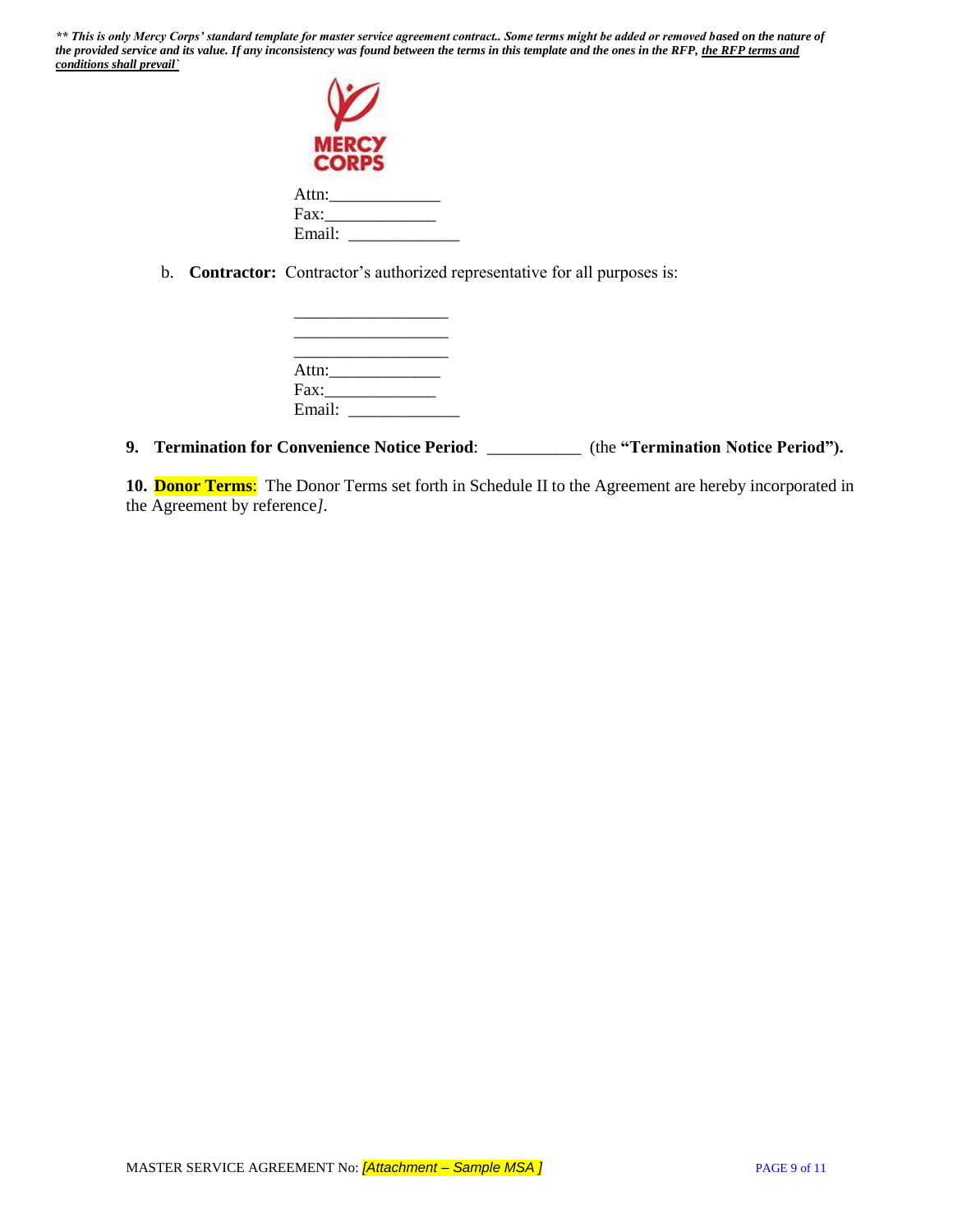

# **SCHEDULE II**

## **DONOR TERMS**

# **EXHIBIT A**

# **FORM TASK ORDER - FIXED PRICE**

**Task Order No. \_\_\_\_\_\_\_\_\_\_**

**1. Contractor: \_\_\_\_\_\_\_\_\_\_\_\_\_\_\_\_\_\_\_\_\_\_\_\_\_\_**.

**2. Master Service Agreement No.**:**\_\_\_\_\_\_\_\_\_\_\_\_\_\_\_\_\_\_**.

- **3. Statement of Work (the "SOW"):** In accordance with the terms of the above-referenced Master Services Agreement, Contractor agrees to perform the following services in the following manner:
	- a. Task Order Scope of Work:
	- b. Deliverables: The Contractor shall deliver the following deliverables in accordance with the schedule set in Section 4 below:
		- i. Deliverable 1.
		- ii. Deliverable 2:
- **4. Performance Period:** This Task Order shall have an effective date of XXX and, unless earlier terminated in accordance with Section 13 of the Agreement, an expiration date of XXX**.** The individual due dates of each deliverable are as follows:

| Deliverable<br>$\#$ | Deliverable Description | Deliverable Due Date |  |
|---------------------|-------------------------|----------------------|--|
|                     |                         |                      |  |
|                     |                         |                      |  |
|                     |                         |                      |  |